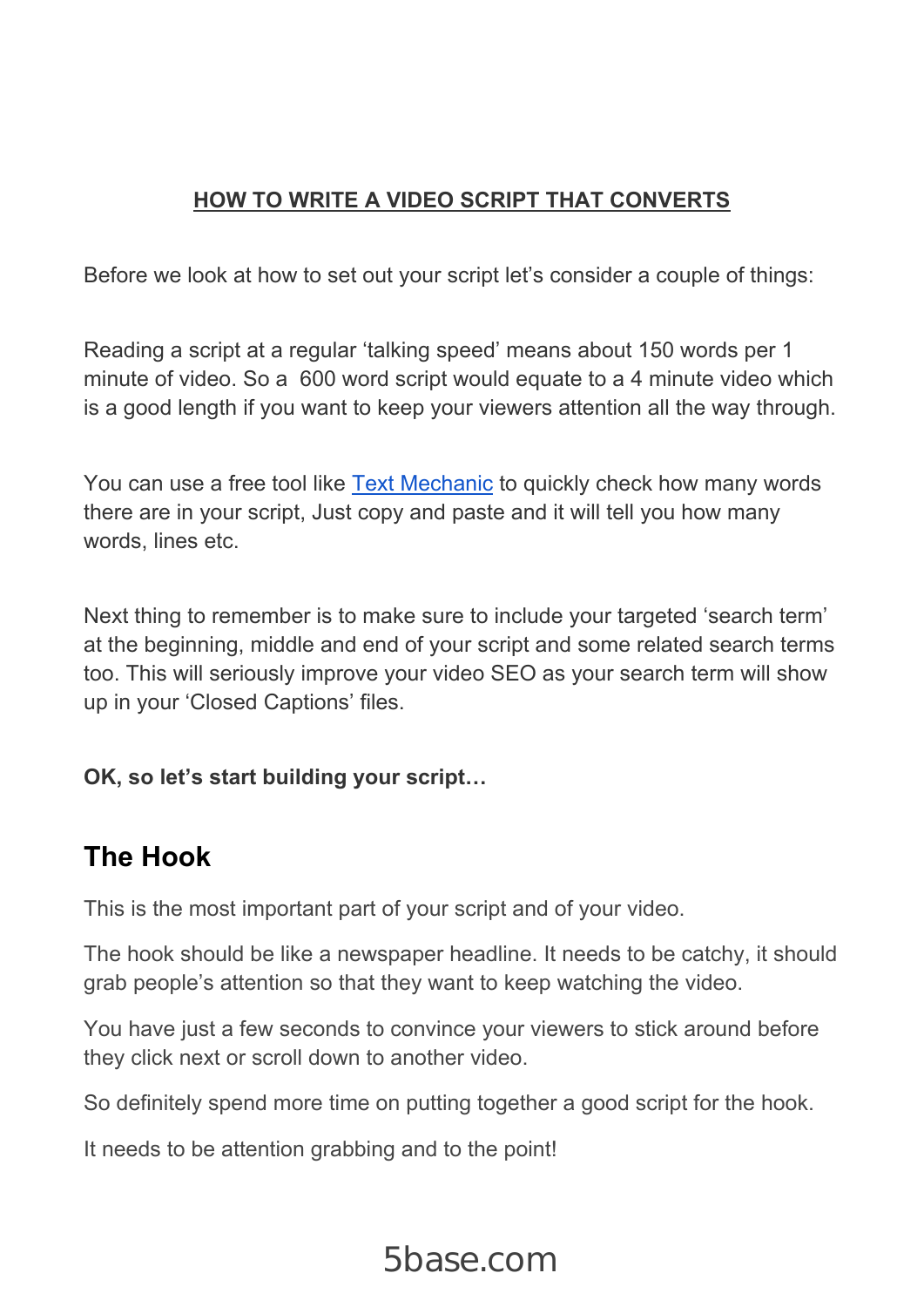There can be some fluff in the main body of the video, or things might not be 100% spot on during the video (even though you should aim at making the full video as good as you can), but the hook needs to do what it says: 'hook' the viewers attention

#### **A good hook should do the following:**

- Tell the viewer what the video is about
- Convince them that the video will answer/solve their question/problem
- Make them want to watch until the end (because of an incentive even if it's just part of the solution to their problem)

### **The Intro**

This one is an optional step and you can skip it if you want to keep your videos shorter.

In the intro, you basically tell people your name, who you are and what you do as well as a few key things about your business or why you are qualified to solve their problem. Maybe you once had their problem and 'pain points' too.

Moreover, if you do have an intro, you should always give the viewers a 'heads up' as to why the topic you are covering is so important to them.

#### **Keep it super short though, as most people clicked on the video to get an answer to a question, not to hear your bio. which is why 'The Hook' comes first. The video is about THEM and not YOU!**

If they really like you they can go and find out more about you by checking out your website ( in the description). So don't force them to watch an intro section which is more than 10-15 seconds long.

In the intro, you can also include a call to action section. Meaning that you can already tell people to make sure they subscribe, like, share or leave comments if they want their other related questions answered in your next video. Or click the first link in your description which takes them to your Blog Post, Optin Page whatever.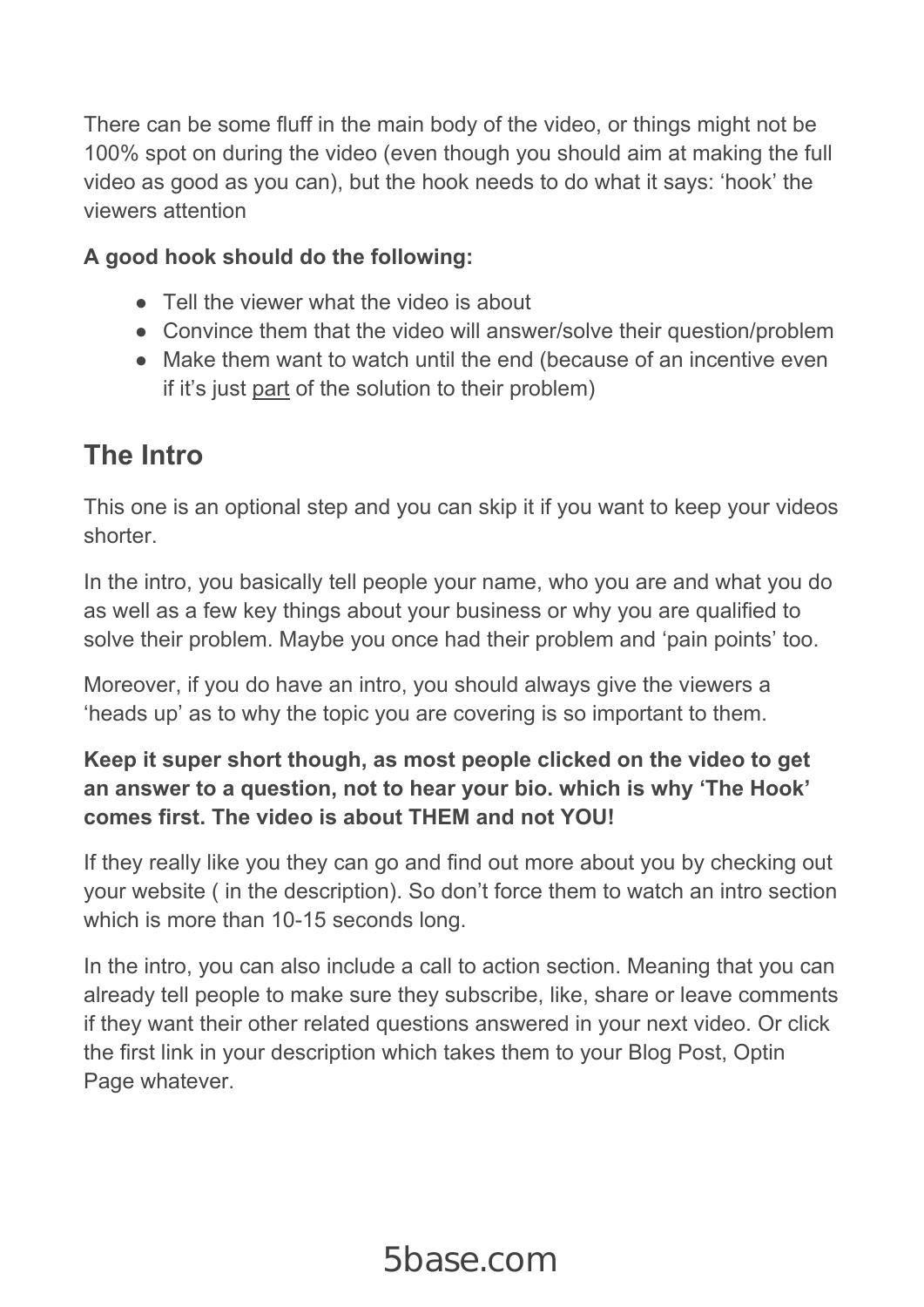It's a well-known fact that viewership retention rates drop a lot towards the end of a video, so why not have your call to action early on when there are more people watching?

The Intro is also a great place to add a couple of branding elements and reconfirm to the viewers that they have clicked on the right video and they are going to get the answer they are looking for.

# **The Body**

This is the main section of your video.

Here you actually tell the people what they came to listen to. Here you answer their question or offer a solution to a problem.

You should draft your video script so that you say things in an organized, easy to understand manner. Make sure you put your ideas on paper in the right order.

- Bullet Points
- ...are useful

Speak slowly and try to be as concise as you can with everything.

Don't use long phrases and fancy words that make you look like you are talking above people's heads! Not all your viewers are as smart as you!

Viewers will pick that up right away and they will click on to the next video. Nobody likes being patronised or preached to.

Draft your script as if you were having a conversation with a friend. Use words such as "you" instead of "we". This makes the video seem more like a conversation.

#### *It might sound 'silly' but if you smile while reading your script it will sound friendlier!*

You can repeat the 'problem' they want a solution for - even magnify the problem with extra 'pain points' before you offer your solution in your 'Call To Action' ( below).

# 5base.com